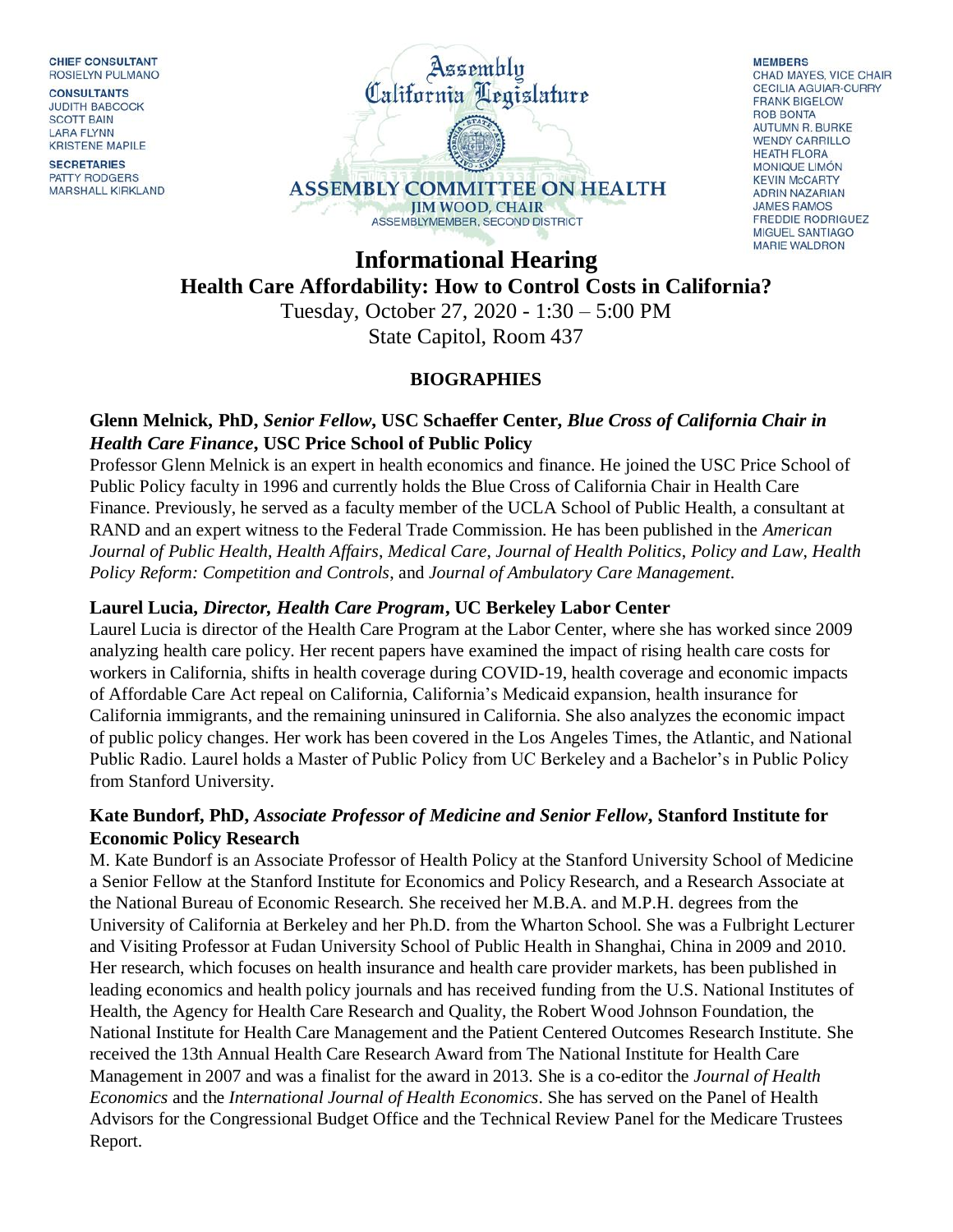# **Cheryl Damberg, PhD,** *Chair in Health Care Payment Policy and Principal Senior Researcher***, RAND Corporation**

Cheryl Damberg's body of research explores the impact of various strategies being deployed to drive cost and quality improvements in the U.S. health system and how providers are working to redesign of health care delivery in response to new payment models and increased accountability for performance. Dr. Damberg testified twice before Congress regarding how to include pay for performance into revisions to Medicare physician payments and has advised Congress, federal agencies, the UK National Health Service, Germany, and South Korea on embedding P4P into provider payments. Dr. Damberg is the Director of RAND's Center of Excellence on Health System Performance, which is characterizing and studying health systems and identifying the attributes of health systems associated with high performance. Dr. Damberg is vice-chair of the OSHPD Healthcare Payments Data Program Review Committee, which is helping develop a plan for California's all-payer claims database.

### **Michael D. Valle,** *Chief Information Officer and Deputy Director for Information Services***, California Office of Statewide Health Planning and Development**

Michael D. Valle is Chief Information Officer and Deputy Director for Information Services at the California Office of Statewide Health Planning and Development, where he oversees data analytics and technology. Michael has worked since 2009 in various data and technology policy and management roles. Michael holds a Master of Public Administration from the University of Southern California's Price School of Public Policy.

### **Mary Watanabe,** *Acting Director***, Department of Managed Health Care**

Mary Watanabe is the Acting Director of the California Department of Managed Health Care, the state entity that oversees health plans that provide health care services to more than 26 million Californians. As Acting Director, Mary is responsible for protecting consumers' health care rights and ensuring a stable health care delivery system in accordance with federal and state rules. Mary joined the department in 2015 as the Deputy Director for Health Policy and Stakeholder Relations, where she was responsible for fostering proactive and effective relations between the DMHC and its stakeholders, while serving as primary advisor to the Director on critical issues and providing strategic planning and policy direction on emerging issues and industry trends. Mary holds a bachelor's degree in Psychology from California State University, Sacramento.

### **Thomas Greaney, J.D.,** *Visiting Professor of Law***, UC Hastings Law School**

Thomas (Tim) Greaney, JD, is a Visiting Professor of Law at UC Hastings College of Law in San Francisco and Distinguished Senior Fellow with the UC Hastings/UCSF Consortium on Law, Science & Health Policy. He is also Chester A. Myers Emeritus Professor of Law at Saint Louis University School of Law where he served as Director of the Center for Health Law Studies. His research focuses on the application of antitrust law to the health care sector, health care financing, and health care law and policy. He has written over 60 scholarly articles and chapters and is co-author of the nation's leading health law casebook, HEALTH LAW: CASES, MATERIALS AND PROBLEMS (West, 8th edition 2018) and a treatise on health law, HEALTH LAW (WEST 3RD ED. 2014). He has testified on health care competition issues before the Judiciary Committees of the United States Senate and House of Representatives, the California Department of Insurance, and has spoken at workshops of the Federal Trade Commission. He has commented on health policy and law issues in the New York Times, Wall Street Journal and many other publications. Before entering academia, he served as an Assistant Chief in the U.S. Department of Justice Antitrust Division, supervising health care antitrust litigation. Professor Greaney has been named Health Law Professor of the Year by the American Society of Law and Medicine and has been a Fulbright Fellow studying European Community competition law in Brussels, Belgium. He received his B.A. from Wesleyan University and his J.D. from Harvard Law School.